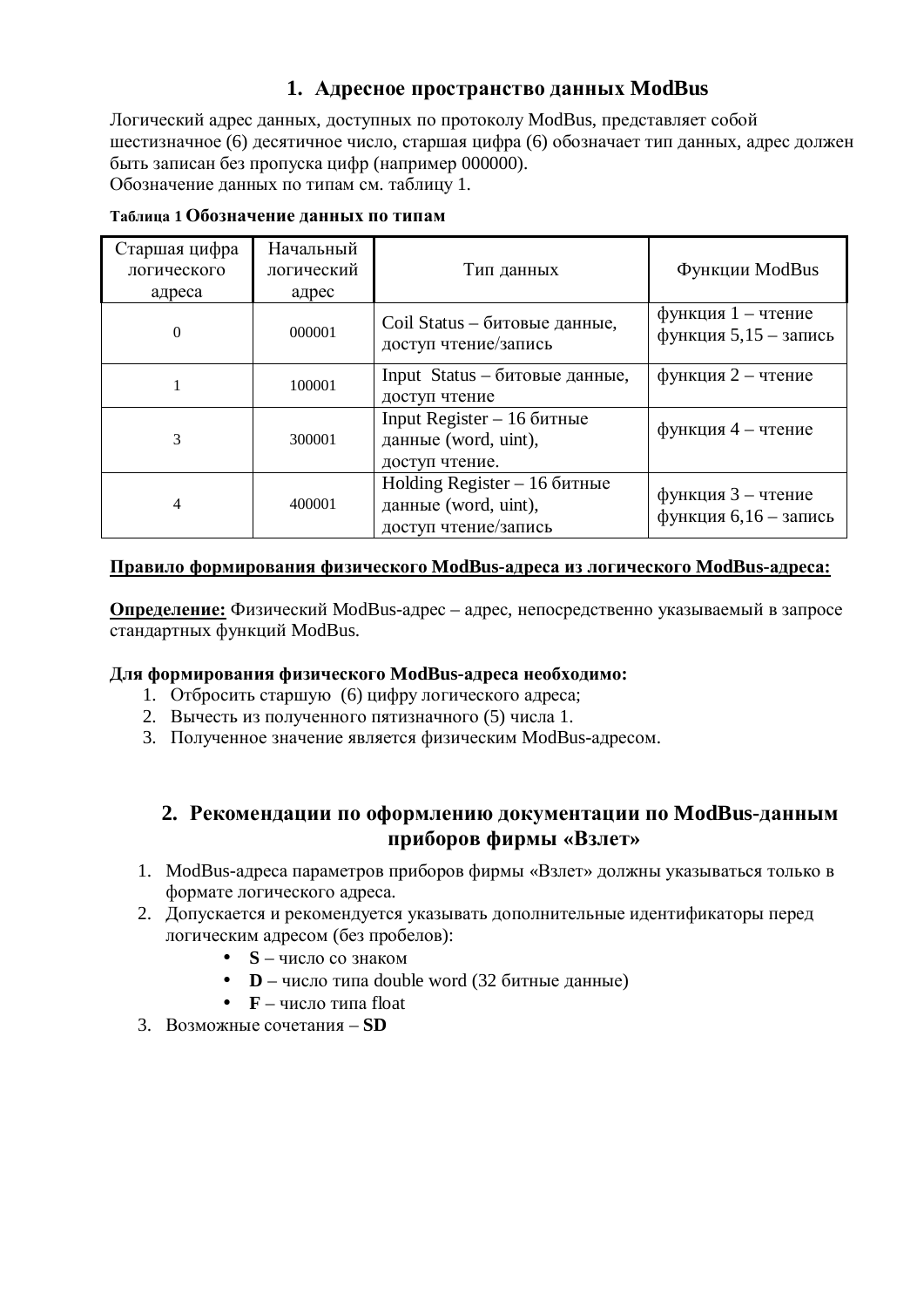## 3. Распределение регистров ModBus

| Логический      | Физический адрес | Тип данных |
|-----------------|------------------|------------|
| адрес           | (HEX)            |            |
| 400001 (300001) | 0x0000           |            |
| .               | $\cdots$         | char       |
| 416384 (316384) | $0x3$ FFF        |            |
| 416385 (316385) | 0x4000           |            |
| .               | .                | int        |
| 432768 (332768) | 0x7FFF           |            |
| 432769 (332769) | 0x8000           |            |
| .               | $\cdots$         | long       |
| 449152 (349152) | 0xBFFF           |            |
| 449153 (349153) | 0xC000           |            |
| .               | .                | float      |
| 465536 (365536) | $0x$ FFFF        |            |

#### **Ɍɚɛɥɢɰɚ 2 Ɋɚɫɩɪɟɞɟɥɟɧɢɟɚɞɪɟɫɨɜɪɟɝɢɫɬɪɨɜ ModBus**

**Примечание:** Команды ModBus 6, 16 – запись, 3 – чтение.

Регистры чтения ( input registers) имеют аналогичное разбиение, старшая цифра логического  $a\mu$ реса – 3 (пример 300001 – нулевой регистр чтения типа **char**)

**Внимание:** Парные регистры ModBus (данные типа float, long; физические адреса 0x8000-0xFFFF) могут читаться/записываться только попарно, запись производится только функцией №16.

# 4. **Представление типов данных в регистрах ModBus**

| Тип<br>данных                  | Число<br>байт     | Пример        | Представление типов данных в регистрах ModBus |                                                |           |  |              |
|--------------------------------|-------------------|---------------|-----------------------------------------------|------------------------------------------------|-----------|--|--------------|
|                                |                   |               | Register Nº 0x0XXX                            |                                                |           |  |              |
| unsigned<br>char               | $\mathbf{1}$      | 0xAA          | <b>High Byte</b>                              | Low Byte                                       |           |  |              |
|                                |                   |               | 0x00                                          | (MSB) 0xAA (LSB)                               |           |  |              |
|                                |                   |               |                                               | Register Nº 0x0XXX                             |           |  |              |
| signed<br>$\mathbf{1}$<br>char |                   | $0xFB$ (-5)   | <b>High Byte</b>                              | Low Byte                                       |           |  |              |
|                                |                   |               | 0xFF                                          | (MSB) 0xFB (LSB)                               |           |  |              |
| $\overline{2}$<br>int          |                   |               |                                               | Register Nº 0x4XXX                             |           |  |              |
|                                |                   | $0xAA$ .BB    | High Byte                                     | Low Byte                                       |           |  |              |
|                                |                   |               | (MSB) 0xAA                                    | 0xBB (LSB)                                     |           |  |              |
|                                | Register № 0x8XXX |               |                                               | Register $\mathcal{N}$ <sup>o</sup> 0x8(XXX+1) |           |  |              |
| long                           | $\overline{4}$    | 0xAA.BB.CC.DD | <b>High Byte</b>                              | Low Byte                                       | High Byte |  | Low Byte     |
|                                |                   |               | (MSB) 0xAA                                    | 0xBB                                           | 0xCC      |  | $0xDD$ (LSB) |

Таблица 3 Возможные типы данных без учета знака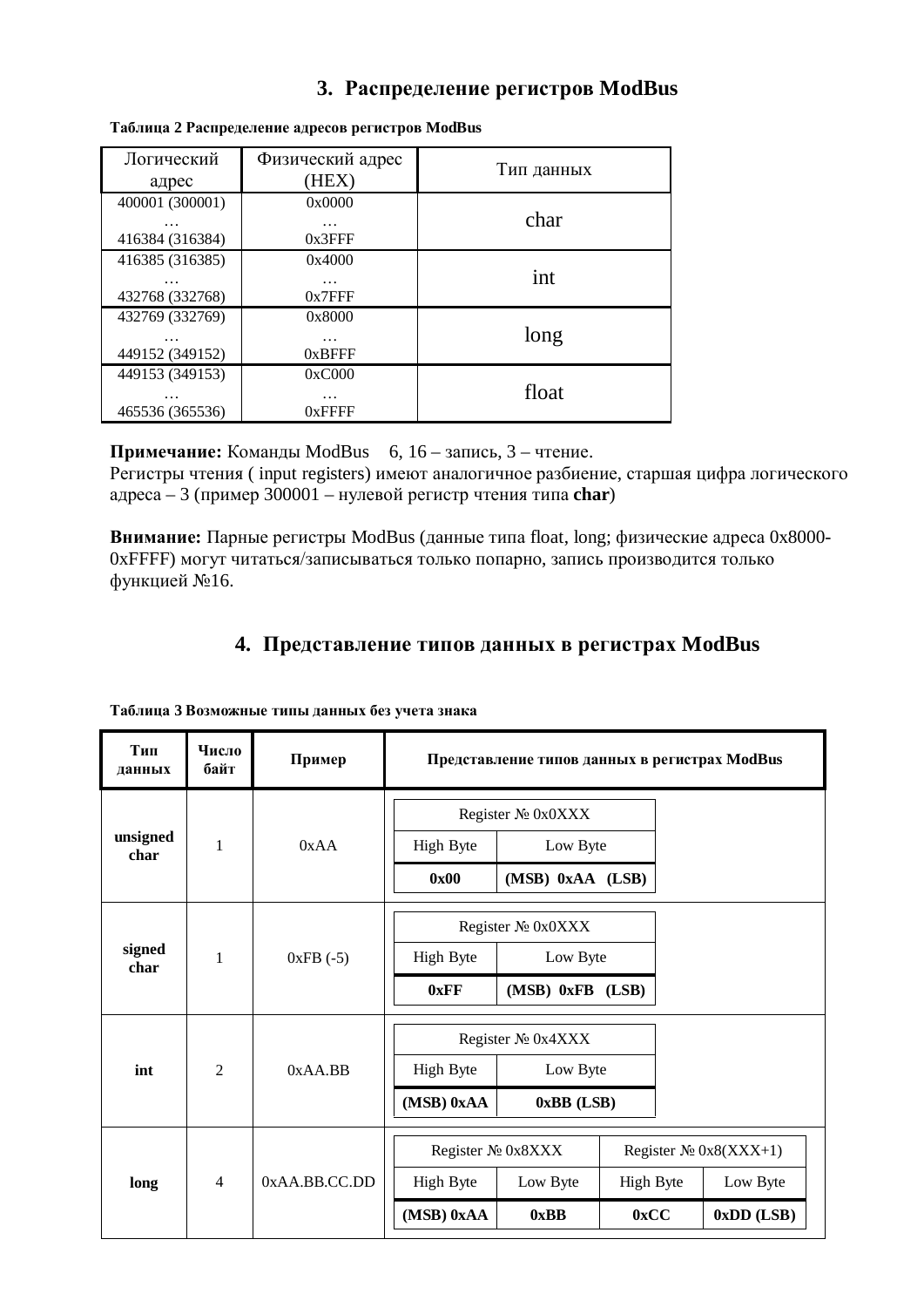|            |               | Register № 0xCXXX    |                 | Register $N_2 0xC(XXX+1)$ |          |  |
|------------|---------------|----------------------|-----------------|---------------------------|----------|--|
|            | 0xC1.48.00.00 | High Byte            |                 | High Byte                 | Low Byte |  |
| float<br>4 | $(-12.5)$     | 0xC1                 | 0x48            | 0x00                      | 0x00     |  |
|            |               | S<br><b>Exponent</b> | <b>Mantissa</b> |                           | (LSB)    |  |
|            |               |                      |                 |                           |          |  |

## **Внимание:**

Представление данных типа signed char в регистрах Modbus (значение старшего байта) зависит от знакового бита.

## **Примечание:**

Структура типа данных float

| 31           | 30              | 23 22                                              |
|--------------|-----------------|----------------------------------------------------|
| <sub>S</sub> | <b>Exponent</b> | Mantissa                                           |
|              | 10000010 (130)  | 0x48.00.00<br>$( [1]$ ,1001000.00000000.000000000) |

 $S - 3HaK$ 

Exponent – степень 2 со смещением 127

Mantissa – нормализованная мантисса, старший бит всегда равен 1 => не передается. float =  $(-1)$ <sup> $\wedge$ </sup>S<sup>\*</sup> 2(Exponent-127) \* [(0x80.00.00 **OR** 0xMantissa)/(2 $\wedge$ 23)